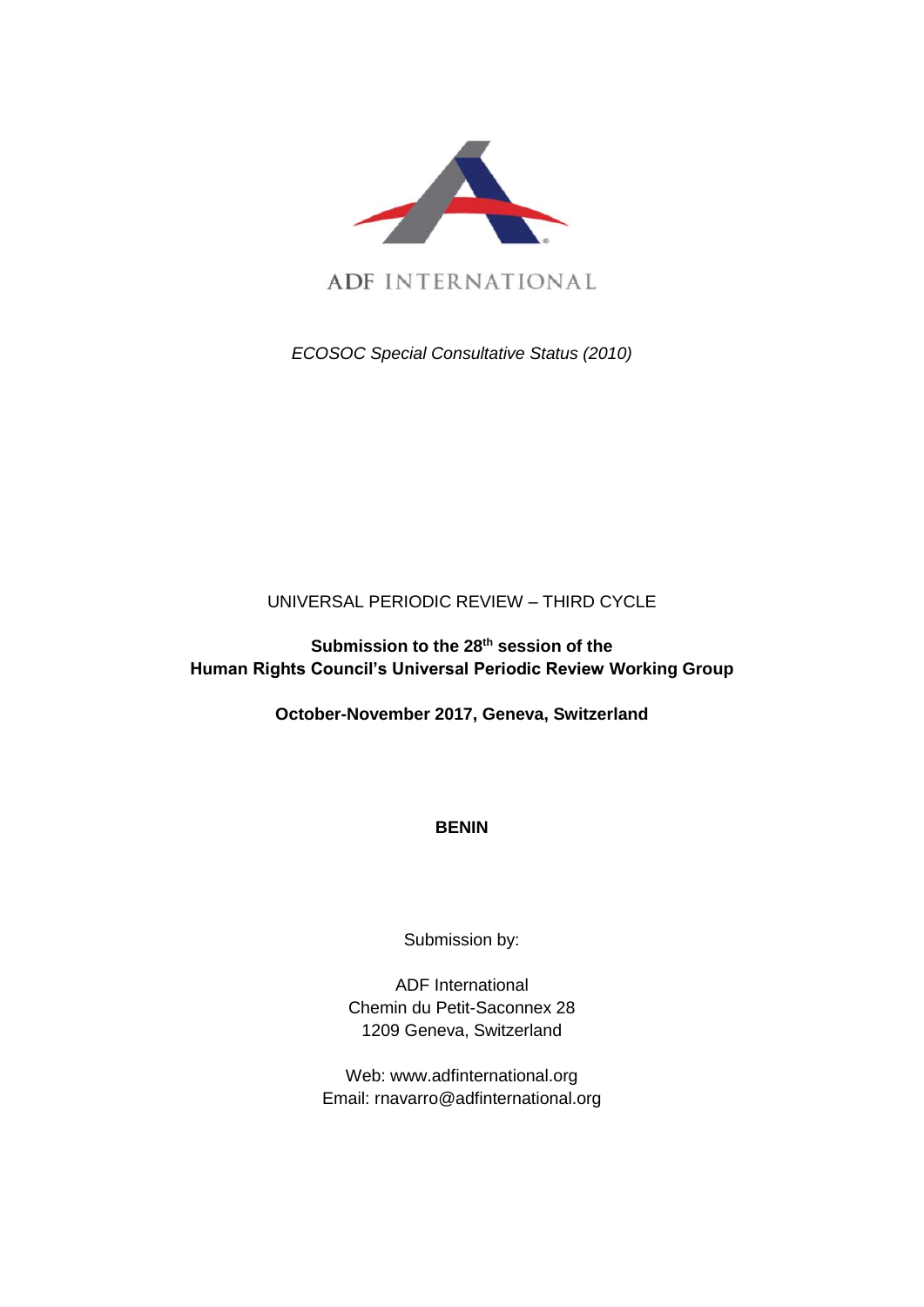# **Introduction**

- 1. ADF International is a global alliance-building legal organization that advocates for religious freedom, life, and marriage and family before national and international institutions. As well as having ECOSOC consultative status with the United Nations (registered name "Alliance Defending Freedom"), ADF International has accreditation with the European Commission and Parliament, the Organization for Security and Co-operation in Europe, and the Organization of American States, and is a participant in the FRA Fundamental Rights Platform.
- 2. This report explains why Benin should reaffirm the sanctity of life on the part of all human beings, including the unborn, and why it should resist calls to liberalize access to abortion due to the fact that there is no international human right to abortion. It also deals with the issue of high levels of maternal mortality and morbidity in Benin.

### **(a) Abortion**

-

- 3. Abortion is illegal in Benin except in cases in which the pregnant woman's life is in danger, with the attending physician being required to seek the opinion of two consulting physicians, one of whom must be from a select list of experts charged with the responsibility of determining whether or not inducing termination of pregnancy is the only option to save the woman's life.<sup>1</sup>
- 4. Pro-abortion outlets, however, complain that women do not have practical access to abortions in Benin, due to procedural barriers such as needing the approval of three doctors, as well as ignorance about the law, and that they therefore turn to "unsafe providers" or do not seek adequate care after an abortion, and that this has a dire effect on maternal health and mortality.<sup>2</sup>

#### *The right to life in international law*

- 5. A so-called international "right to abortion" is incompatible with various provisions of international human rights treaties, in particular provisions on the right to life.
- 6. Article 6(1) of the ICCPR states, "Every human being has the inherent right to life." The ICCPR's prohibition of the death penalty for pregnant women implicitly recognizes the right to life of the unborn.
- 7. Although the ICCPR allows for the death penalty to be imposed on both adult men and women, it explicitly prohibits applying the death penalty to pregnant women. Article 6(5) states that the "sentence of death shall not be imposed for crimes committed by persons below eighteen years of age and shall not be carried out on pregnant women." This clause must be understood as recognizing the unborn child's distinct identity from the mother and protecting the unborn child's right to life

<sup>1</sup> United Nations Department of Economic and Social Affairs, Benin Abortion Policy, http://www.un.org/esa/population/publications/abortion/doc/benins1.doc. 2 Ibid.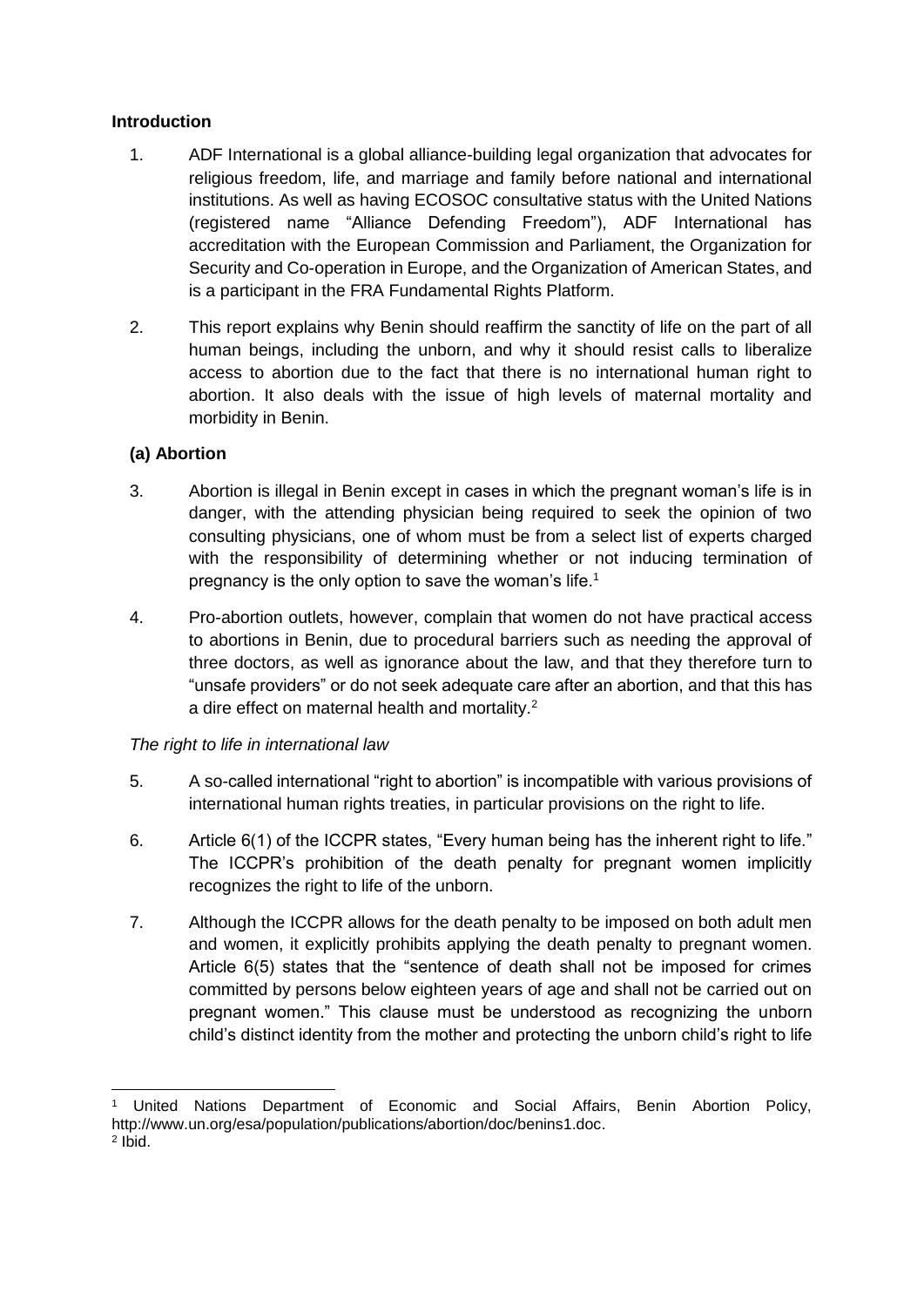- 8. The *travaux préparatoires* of the ICCPR explicitly state that "the principal reason for providing in paragraph 4 [now Article 6(5)] of the original text that the death sentence should not be carried out on pregnant women was to *save the life of an innocent unborn child*."<sup>3</sup> Similarly, other early UN texts note that the intention of the paragraph "was inspired by humanitarian considerations and by *consideration for the interests of the unborn child*."<sup>4</sup>
- 9. The protection of unborn life is also found through an ordinary reading of the language in the preamble of the Convention on the Rights of the Child (CRC). The preamble states that "the child, by reason of his physical and mental immaturity, needs special safeguards and care, including appropriate legal protection, *before as well as after birth*."
- 10. Article 1 of the CRC defines a child as "every human being below the age of eighteen years." This provides an upper limit as to who is a child, but does not provide a lower limit on when the status of "child" attaches. Moreover, Article 6 of the CRC holds that "States Parties recognize that every child has the inherent right to life. States Parties shall ensure to the maximum extent possible the survival and development of the child." Viewed in the context of the preamble, both Articles 1 and 6 of the CRC indicate recognition and protection of unborn life.

# *Legalizing abortion does not make it safe*

- 11. The medical infrastructure in Benin is poor by Western standards, with an inadequate number of trained health professionals and unsanitary, poorly-equipped health facilities. Women who receive abortions will still face the same poor conditions faced by women who give birth and deal with similar complications, such as bleeding and infection. Providing more access to abortion will mean more women will suffer from abortion complications.
- 12. High rates of maternal mortality have less to do with the legality of abortion per se than with an inability to access obstetric care, lack of information, and lack of health workers, especially in the case of women living in poverty and in rural areas.
- 13. Further, abortion can never be safe because it takes the life of the unborn child, and harms the mother through the loss of her child.

#### *Reducing recourse to abortion*

-

14. Benin must focus on introducing measures to reduce recourse to abortion, instead of focusing on legalizing it, in line with paragraph 8.25 of the Programme of Action of the International Conference on Population and Development. Measures to reduce abortion include improving access to education, which empowers women

<sup>3</sup> A/C.3/SR.819, para. 17 & para. 33; In accordance with the Article 32 of the Vienna Convention, the travaux préparatoires are considered to be a "supplementary means of interpretation."

<sup>&</sup>lt;sup>4</sup> Commission on Human Rights, 5<sup>th</sup> Session (1949), 6<sup>th</sup> Session (1950), 8<sup>th</sup> Session (1952), A/2929, Chapter VI, Article 10.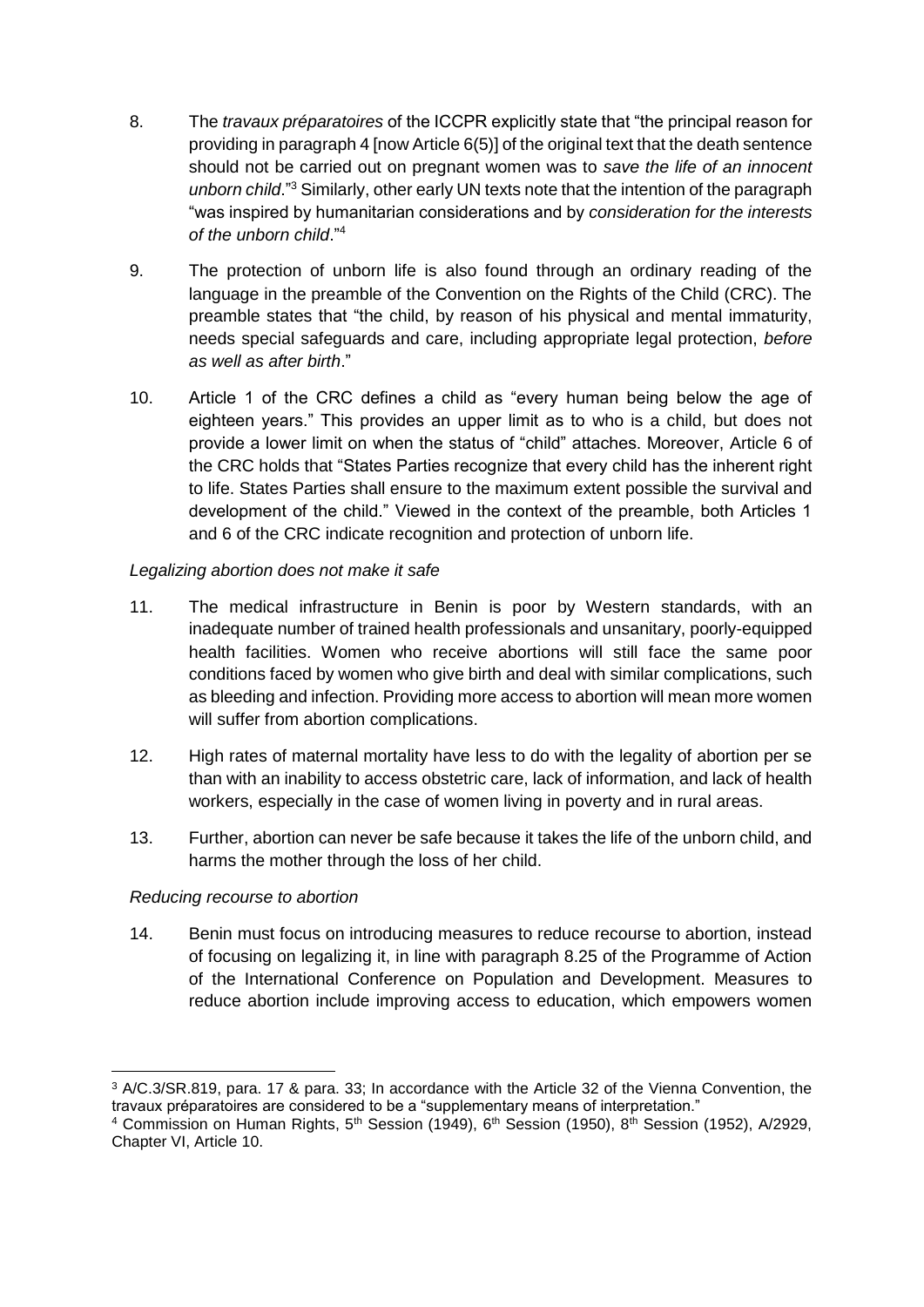and leads to social and economic development, as well as facilitating healthy decision-making.

15. Benin must also focus on helping women get through pregnancy and childbirth safely, rather than helping women end their pregnancies. Given the maternal health crisis in Benin, resources must focus on improving conditions for pregnant women, women undergoing childbirth, and postpartum women.

# **(b) Maternal Health**

16. Benin's maternal mortality ratio (MMR) in 2015 was 405 maternal deaths per 100,000 live births, down from 576 per 100,000 in 1990.<sup>5</sup> Every maternal death is a tragedy. It devastates the woman's family, in particular the woman's children, and affects the entire community socially and economically. The high number of maternal deaths in Benin is a human rights crisis.

### *Necessary maternal health interventions*

- 17. Almost all maternal deaths are preventable, particularly when skilled birth attendants are present to manage complications and the necessary drugs are available, such as oxytocin (to prevent haemorrhage) and magnesium sulphate (to treat pre-eclampsia). Problems include a lack of drugs and poor infrastructure, such as no electricity or running water and inaccessibility of hospitals due to weather conditions.
- 18. The World Health Organization (WHO) recommends a minimum of four prenatal visits with trained health workers, in order to prevent, detect, and treat any health problems. Although it has been estimated that in 2006 around 88% of pregnant women in Benin received some level of prenatal care during their pregnancies, only 61% received the minimum of four visits recommended by the WHO.<sup>6</sup>
- 19. UNFPA also documented that with regard to availability of midwives, nurses, clinical officers and medical assistants, physicians, and OB/GYNs, only 38% of the estimated need was met in 2012, and that in rural areas around 25% of births did not involve skilled birth attendants.<sup>7</sup>
- 20. These issues must be remedied, but frequent calls to increase legal abortion access as a necessary precondition to solving them are misguided. Legalizing abortion also does not guarantee that pregnancy and childbirth will become safer when the real problems with Benin's health-care system do not involve lack of access to abortion. Providing more access to abortion will mean more women will suffer from abortion complications.

<sup>-</sup><sup>5</sup> World Bank, Maternal mortality ratio (modeled estimate, per 100,000 live births), 2015, http://data.worldbank.org/indicator/SH.STA.MMRT.

<sup>6</sup> USAID, The DHS Program, Benin DHS, 2006 – Final Report, http://dhsprogram.com/publications/publication-FR197-DHS-Final-Reports.cfm.

<sup>7</sup> UNFPA, The State of the World's Midwifery 2014, 60, http://www.unfpa.org/ sites/default/files/pubpdf/EN\_SoWMy2014\_complete.pdf.